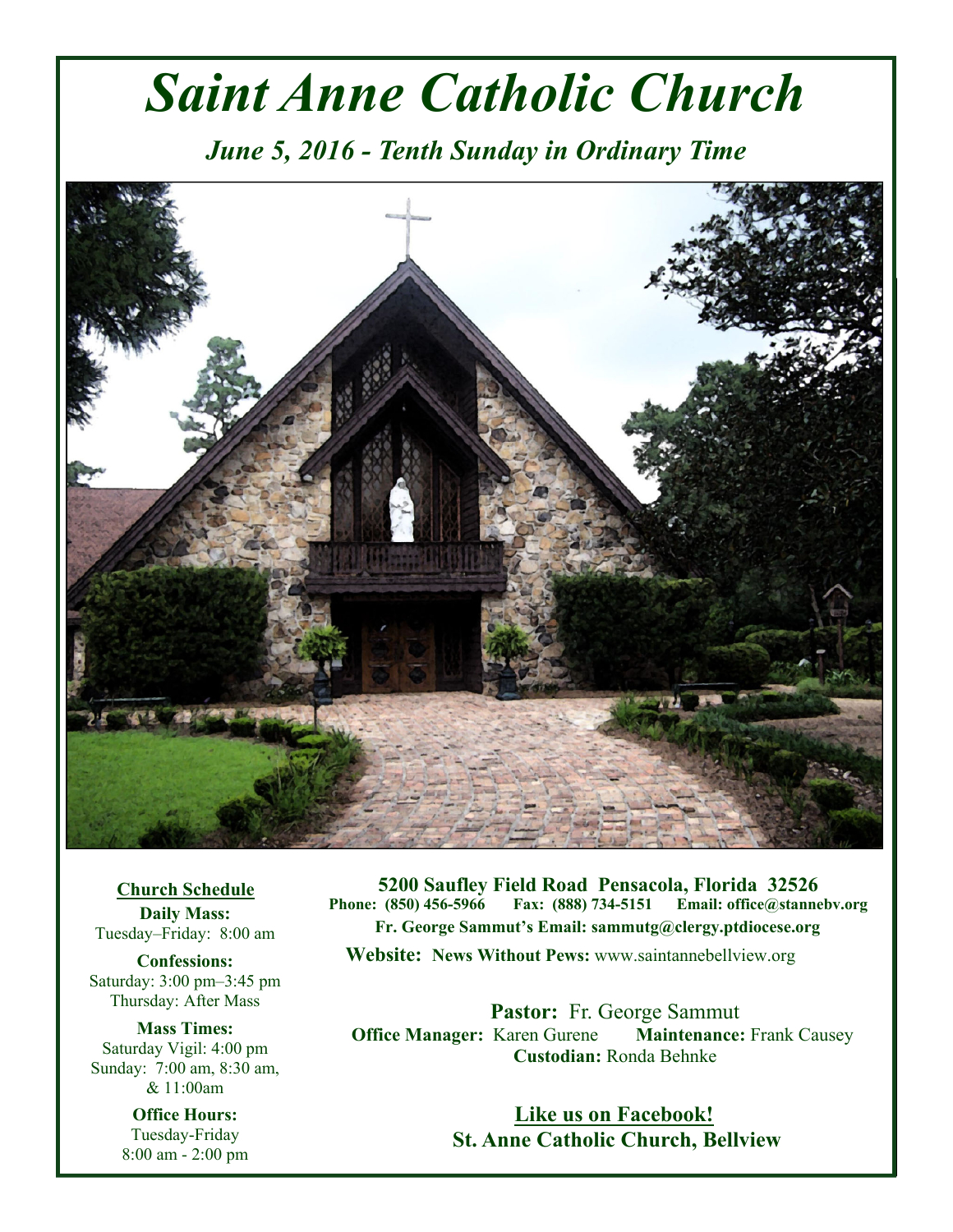### **Mass Intentions**

| + Harold Goff<br>requested by Catherine Goff                |
|-------------------------------------------------------------|
| + Rae Fritz<br>requested by The Fritz Family                |
| sp The Parishioners of St. Anne's                           |
| + Richard Berling<br>requested by The Berling Family        |
| + Katherine Sciallo<br>requested by Mrs. Katherine Maskulak |
| $+$ Rae Fritz<br>requested by The Fritz Family              |
| + Ana Lala<br>requested by Feli Salon                       |
| + Bernie & Bob Foss<br>requested by The Foss Family         |
|                                                             |

#### **Please Pray For…**

Jeanne Allegato, Sue Almsted, Loretta Amoni, Clara Ann, Gloria Armitage, Ann Baker, Marge Baumlin, Angel Beasley, Stephanie Browne, Joseph Buscia, Deborah Bush, Glenda Carmichael, Janet Cherry, Nicole Christy, Brenda Crosby, Harper Elizabeth di Graaf, Patricia DiLeonardo, Linda Dodds, David Dominguez, Josie Dominguez, Mary Dominguez, Marie Dreaden, Elizabeth Duckett, Eleanor Dunn, Butch Durden, Larry Farley, Roberto Fernandez, Francis Figaniak, Sylvia Figaniak, Chris Fracchia, Catherine Goff, Robert Greathouse, Cheri Hoagburg, Genevieve Holley, Helga Howard, Marion Humar, Jean Jennings, Justina Jennings, Avery Johnson, Robert Johnson, Nina Jones, Josefina Keeney, Joyce Kenney, Kathryn Kihyet, Mary Ellen Kolbe, Patty Lindsay, Dick Lumadue, Pete Lumadue Arthur Maltby, Mary Martin, Ruthie Matthews, Sara Matthews, Wanda McCagg, Carl McDavid, Lora Meeks, Vince Mercon, Anna Merritt, Josh Middleton, Ed Moore, Virginia Moretti, Quy Nguyen, Sue Olmsted, Sara Pavlock, Suzanne Pell, John Peters, Jody Pipes, Aubrey Reed, Jason Reynolds, Allisa Rice, Prescilla Robinson, Doris Rogers, Theresa Row, Betty Schmitz, Lisa Sepulveda, Fred Sepulveda, Shalee Shaw, Larry Stamper, Fr. Henry Thorsen, Lisa Tisdale, Kem Tolbirt, Marie Trotsky, Barbara Turner, Jessica Turner, Robert Turner, Blaise Vallese.

**TODAY'S READINGS** First Reading — Elijah revives the son of a widow (1 Kings 17:17-24). Psalm — I will praise you, Lord, for you have rescued me (Psalm 30). Second Reading — Paul explains God's call to him to preach to the Gentiles (Galatians 1:11-19). Gospel — Jesus raises from the dead the son of a widow in the city of Nain (Luke 7:11-17).

| <b>READINGS FOR THE WEEK</b> |                                         |  |  |
|------------------------------|-----------------------------------------|--|--|
|                              | Monday: 1 Kgs 17:1-6; Ps 121:1bc-8;     |  |  |
|                              | Mt $5:1-12$                             |  |  |
|                              | Tuesday: 1 Kgs 17:7-16; Ps 4:2-5, 7b-8; |  |  |
|                              | Mt 5:13-16                              |  |  |
| Wednesday: 1 Kgs 18:20-39;   |                                         |  |  |
|                              | Ps 16:1b-2ab, 4, 5ab, 8, 11;            |  |  |
|                              | Mt 5:17-19                              |  |  |
|                              | Thursday: 1 Kgs 18:41-46; Ps 65:10-13;  |  |  |
|                              | Mt 5:20-26                              |  |  |
| Friday:                      | 1 Kgs 19:9a, 11-16;                     |  |  |
|                              | Ps 27:7-9abc, 13-14; Mt 5:27-32         |  |  |
| Saturday:                    | Acts 11:21b-26; 13:1-3;                 |  |  |
|                              | Ps 16:1b-2a, 5, 7-10; Mt 5:33-37        |  |  |
| Sunday:                      | 2 Sm 12:7-10, 13; Ps 32:1-2, 5, 7, 11;  |  |  |
|                              | Gal 2:16, 19-21;                        |  |  |
|                              | Lk 7:36 - 8:3 [7:36-50]                 |  |  |

#### **HOPE AND LIFE**

 Today's readings tell the story of two widows. The first reading relates the plight of the widow with whom the prophet Elijah stayed; the Gospel tells about the widow of Nain. In each story, the widow's only son had died. For people who lived in those cultures, the son was the only support of a widow, and the carrying on of the family name by the son was equal to immortality. A widow whose only son has died could lose all hope.

 Elijah and Jesus are the restorers of hope; they bring the sons back to life. Saint Paul was metaphorically raised from the dead when he experienced the conversion and call from God that he describes in today's second reading.

 What are Christians called to do today? We may not be able to raise the dead, but perhaps we can rekindle hope for a single parent. We may not be able to convert a persecutor like Paul, but if we speak the gospel openly and gently with our lives, we might touch a life with the Good News.

*To add someone to the prayer list please call 456-5966.*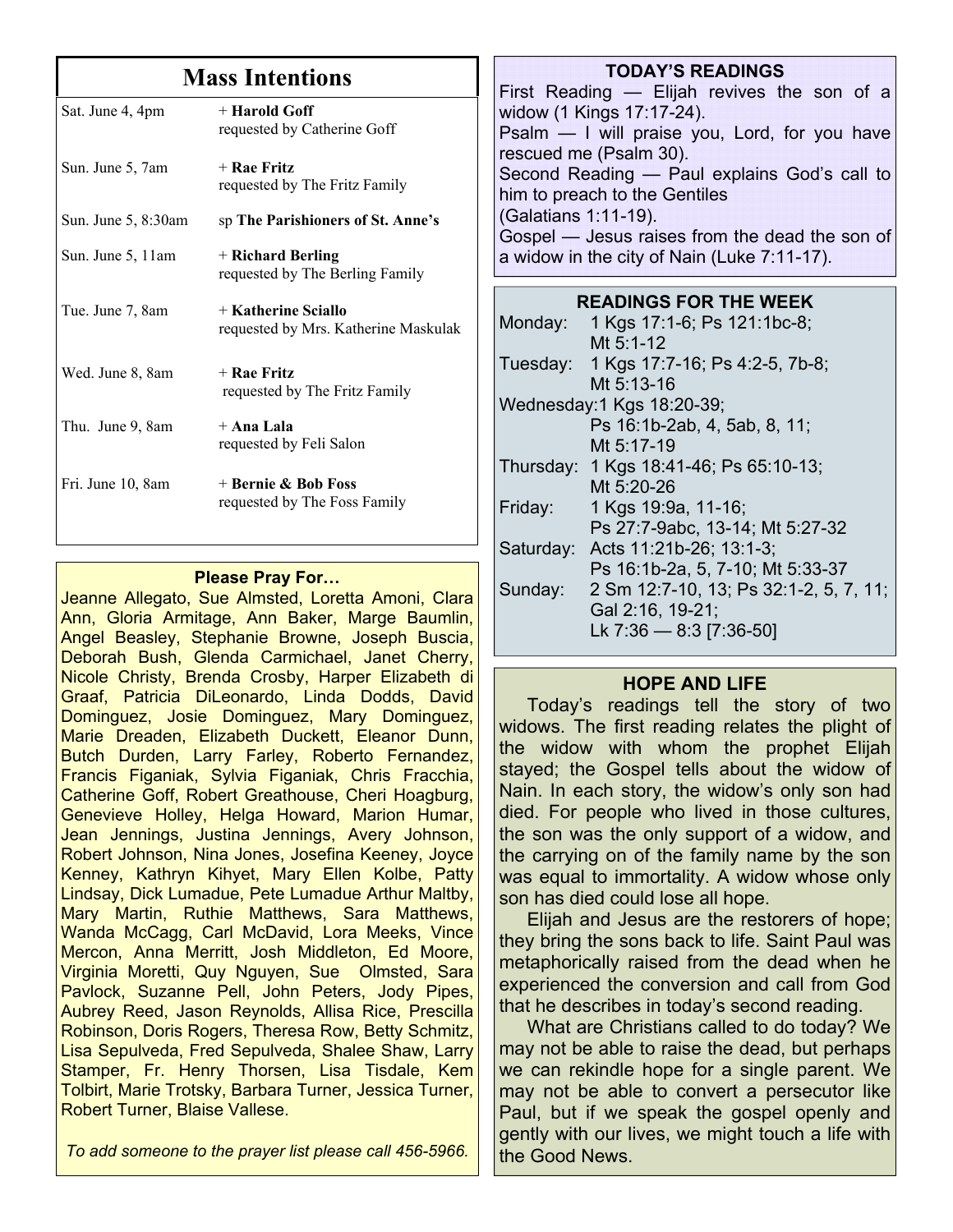# **NEWS AND EVENTS**



#### **St. Vincent de Paul Collection**

The food pantry will take up their monthly collection after all Masses **this weekend.**

# amazonsmile

## You shop. Amazon gives.

Do you shop on Amazon? Would you like to give to St. Anne at the same time?

You can sign up to have a portion of most Amazon purchases given to St. Anne by using Amazon Smile. This is a non-profit part of Amazon that will give a percent of all qualifying orders to any charity that you would like.

St. Anne is now a charitable organization on Amazon for you to support. The best part, there is no cost to you the subscriber. All you need to do is log into your existing amazon account using the website smile.amazon.com. Then you can search for "St Annes Catholic Church-Belleview" [must be spelled this way] in the list of organizations. That is it, Amazon Smile will now give a portion of your purchase to St. Anne. This is free to you and St. Anne, so sign up today and start using what you already do to help St. Anne with our financial needs. Be sure to change your favorites/bookmarks to smile.amazon.com

#### **Vacation Bible School**

Thinking about sending your children to Vacation Bible School this summer? It's a great way to give them fun things to do while they're off of school but also to help them grow in the their faith! Check out the diocesan website at ptdiocese.org/vbs2016 to find the VBS dates from throughout the diocese.

#### **Ushers Needed**

Ushers are needed, both men and women for the 8:30 am Sunday mass. If you are interested please call Terry Hill at 497-2269.

#### **Little Sisters of the Poor**

The Little Sisters of the Poor will be with us at all the Masses **next weekend** to seek your financial support for their ministry to the elderly poor. The Sisters are committed to welcoming the needy elderly, regardless of race, nationality or religion. They receive the elderly poor as members of their own family and lovingly care for them in an atmosphere of authentic respect for life and person until God calls them to Himself. Your kindness and generosity will be deeply appreciated.



#### **St. Anne's BINGO**

Don't forget Tuesday BINGO at 6:00 PM. Come on out, have some fun and make some money! Refreshments are available.

#### **130th Anniversary of the Dedication of Basilica of St. Michael**

Sponsored by the Basilica of Saint Michael the Archangel. Join Bishop Parkes and the Basilica family in celebrating the 130th anniversary of the dedication of the church, 235th anniversary of the establishment of the parish and the blessing of the 23 newly restored and 9 newly created Emil Frei stained glass windows

Monday, June 6 - 5:30 p.m. CST Basilica of St. Michael: 21 North Palafox St. in Pensacola Contact: Fr. Joseph Callipare at 850-438-4985 or rector@stmichael.ptdiocese.org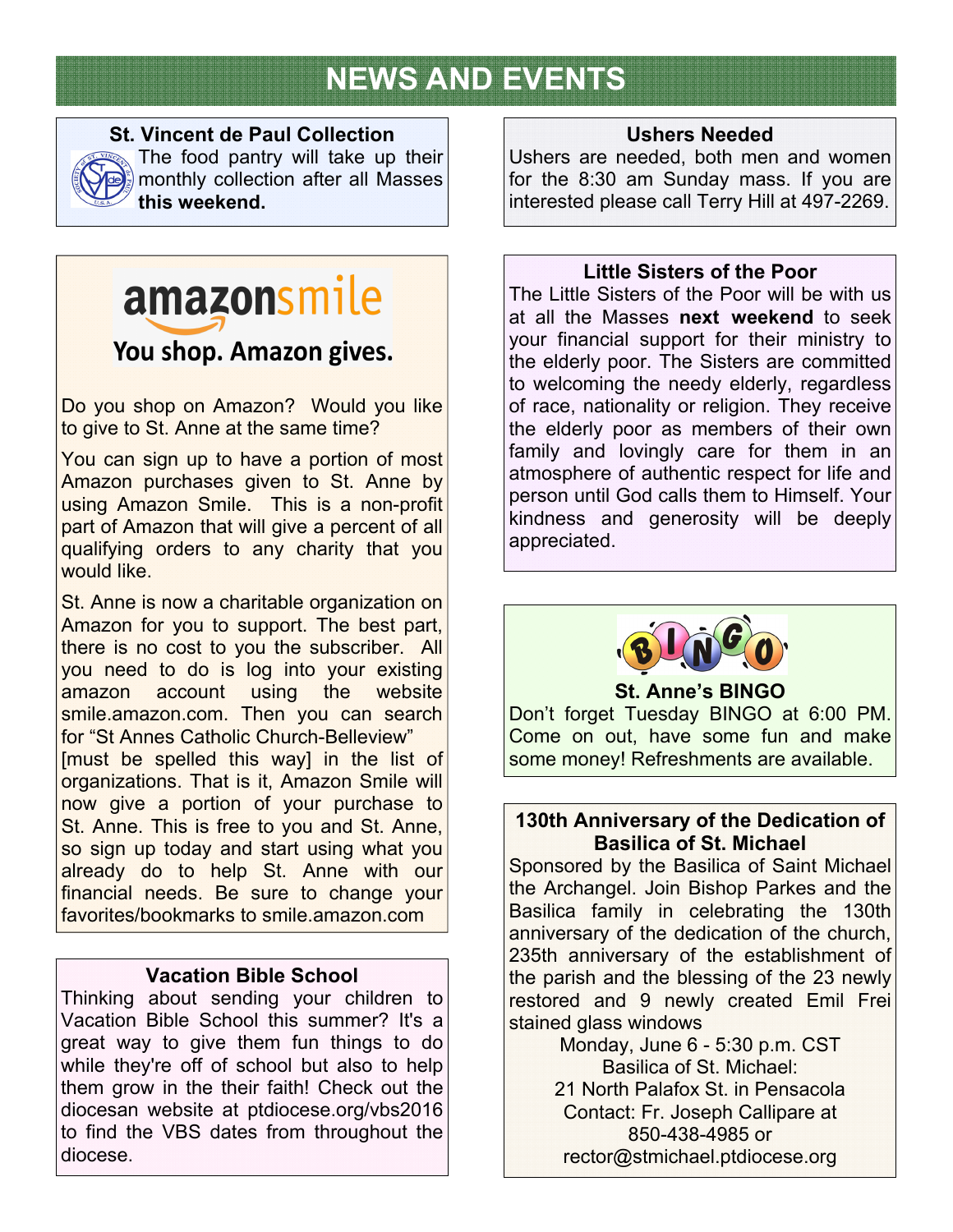| <b>Parish Registration/Update</b>                   |                                                                           |  |  |
|-----------------------------------------------------|---------------------------------------------------------------------------|--|--|
|                                                     |                                                                           |  |  |
|                                                     |                                                                           |  |  |
| PHONE: __________________________________           |                                                                           |  |  |
|                                                     | New in parish. Please send registration and other pertinent information.  |  |  |
|                                                     | Moving out of parish. Please delete me/my family from records. Envelope # |  |  |
| Moving within parish area. <b>Please change my:</b> |                                                                           |  |  |
|                                                     |                                                                           |  |  |
| Signature                                           |                                                                           |  |  |

tappy Happy Birthday

Cooper Gaudet Brittany Garrison Savannah Jayne Juanita Kelly Madison Kelly Christina Kling Leslie Mathews Christina Meador Wilma Miranda Tatz Navalta

Theresse Navalta Matt O'Brien John Peters Ed Roubal Margaret Rupert Robert Strickland Victoria Veve Diane Walter Kenny Wheeler Carol Yu

#### **Join the Email Tree**

To join the email tree just send an email to: stanneinfo+subscribe@googlegroups.com

#### **Bulletin Deadline**

Bulletin Submissions deadline is due 10 days (two Thursdays) before published Sunday. Email items to office@stannebv.org

#### **Now Available: Electronic Giving!**

To become an electronic giver, log onto our website: saintannebellview.org and click on the blue Online Giving button. You can choose your fund (Offertory, and/or some of the Holy Days of Obligation), how much you want to contribute to the fund and how frequently you want to have the money taken out for each fund (weekly, monthly, semi-monthly, annually). You can log-in once with your email and a password, or set up a profile for repeat giving. Please keep track of your info for future changes. If you have any problems, please contact customer service for assistance at 800- 675-7430. Thank you for your continuing support of the parish.

### *SAFE ENVIRONMENT INFORMATION*

**Educational Material on the Danger of Abuse -** The overwhelming majority of our clergy and lay leaders are hardworking individuals who are dedicated to serving the people of God in our parishes and schools. All of us together are responsible for making sure that all of our ministries are as safe as possible for our children and vulnerable adults. Each of us has a responsibility to educate ourselves about the real danger of abuse. Courses are available online at **www.shieldthevulnerable.org**, and they are free. For help on these courses and other safety matters, please contact the Diocese Office of Safe Environment at 435-3570.

**Victims of Abuse -** The Diocese of Pensacola-Tallahassee is committed to healing the hurting hearts of sexual abuse victims and has established Victims Assistance Coordinators who are experienced and trained counselors and are available to help persons who have been sexually abused. Victim Assistance Coordinator: Pensacola/Fort Walton Beach area: Dr. Louis M. Makarowski, Ph.D., P.A; 850-477-7181. Coordinadores Para Asistencia A Victimas: Deacon Santiago Molina; Diocese of Pensacola-Tallahassee; 850-435-3536. Diocesan Abuse Hotline: 850-435-3536.